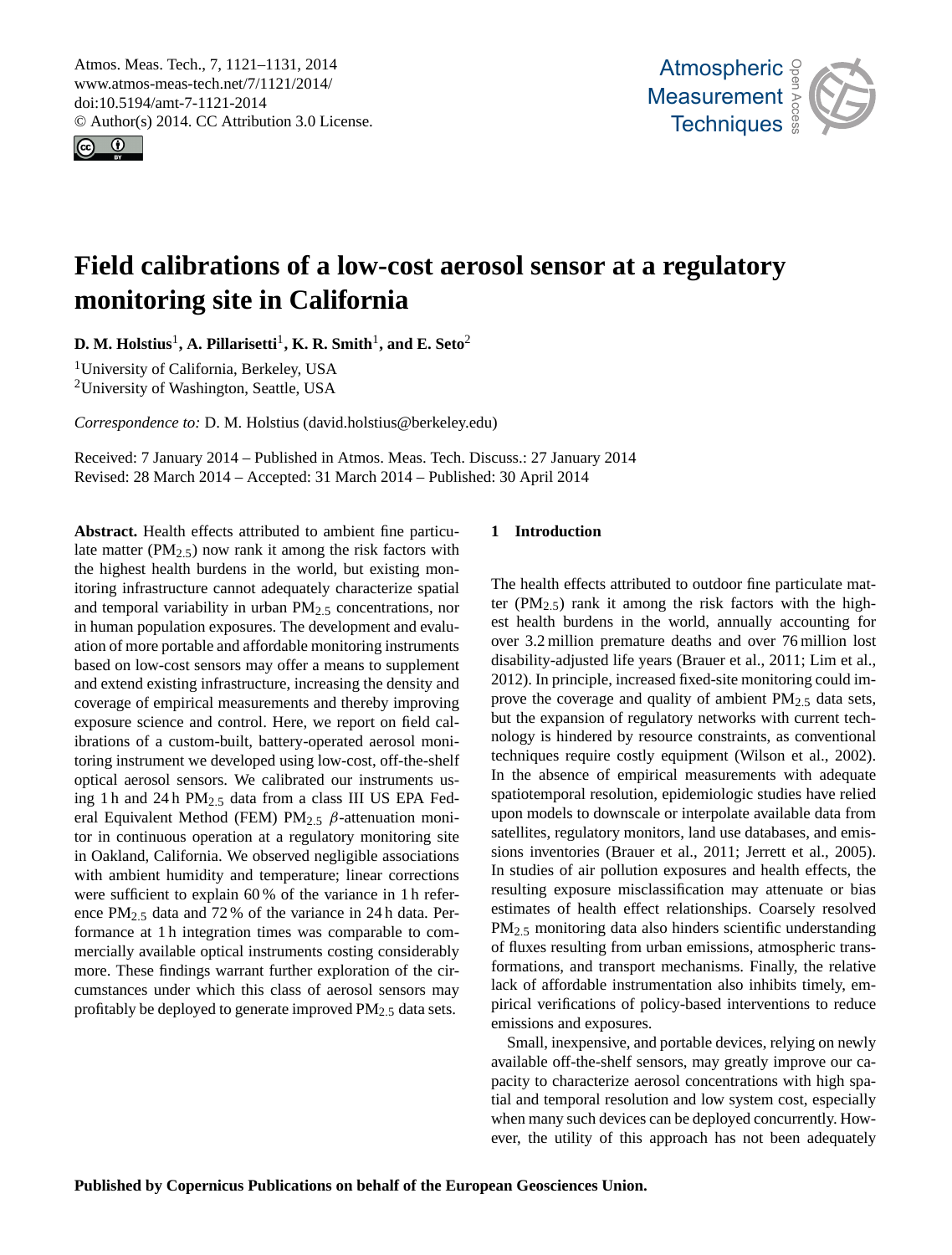characterized in field settings. In the remainder of this paper, we show that it is possible to generate useful and accurate estimates of hourly and daily  $PM<sub>2.5</sub>$  concentrations at a regulatory monitoring site by combining one such sensor with other low-cost, readily available hardware. Guided by the prior work of Watson, Wilson, Chow and colleagues (Watson, 2002; Watson et al., 1998; Wilson et al., 2002, 2005; Wilson and Suh, 1997), who extensively analyzed and discussed issues in the augmentation of the then-current Federal Reference Method (FRM) PM2.<sup>5</sup> network with continuous PM monitors, we concentrate first and foremost on demonstrating a *predictive* relationship between (a) the output of the sensor and (b) regulatory monitoring data that is widely relied upon in air quality regulation and epidemiology. We note that, given a predictive relationship, further work is still required to establish *equivalency* with PM2.<sup>5</sup> or any other PM concentration metric. Our intention is to demonstrate "proof of concept" in a natural environment of interest, so that the findings and methodology may be extended, critiqued, and replicated by independent researchers who are interested in the utility of this class of sensors.

In this paper, we focus on field calibration at a regulatory monitoring site in Oakland, California. Previous studies by our group have used observational and experimental methods to characterize low-cost instruments incorporating repurposed smoke-detector components (Chowdhury et al., 2007; Edwards et al., 2006; Litton et al., 2004) and a consumer-oriented, laser-based particle counter (Northcross et al., 2013; Smith, 2011). Previous studies by other researchers have characterized short-term responses of relatively inexpensive optical instruments, both custom-built and commercially available, to particle-generating activities in indoor environments (Budde et al., 2012; Nafis, 2012; Olivares et al., 2012). A larger body of scientific work has compared commercially available nephelometers, particle counters, and other light-scattering instruments to reference methods (Burkart et al., 2010; Watson et al., 1998; Wilson et al., 2002) In this paper, we report results for an even lowercost instrument, based on a sensor costing approximately USD 10. We are apparently the first to evaluate such a sensor under ambient conditions at a US regulatory monitoring site, and the first to calibrate it using 24 h averages of  $PM_{2.5}$ from a reference instrument with Federal Equivalent Method (FEM) status.

# **2 Experimental methods and materials**

#### **2.1 The PANDA platform**

To conduct our field studies, we designed a small, portable, and reconfigurable platform around a low-cost, off-the-shelf optical sensor: the Shinyei PPD42NS (Shinyei Corp, 2010). We call our platform the PANDA (Portable and Affordable Nephelometric Data Acquisition) system.

#### **Nephelometric sensor design and specifications**

The Shinyei PPD42NS sensor has a partially enclosed chamber with a single light-emitting diode, a plastic lens, and an optical receiver at a forward angle of approximately 45◦ . A removable cap makes it possible to swab residue off the lens. Air is drawn through the sensing volume by means of a convection current established by a small 0.25 W resistor. The resulting absence of noise from fans or pumps is an attractive feature for possible applications in household settings, but the convective mechanism makes the airflow sensitive to orientation. The flow rate and maximum size of lofted particles are not specified. Signals resulting from the detection of scattered light are passed through filtering and amplification circuitry that are externally visible on the PPD42NS, resulting in 0–5 V pulses of approximately 10–100 ms in length. Documentation posted online by the manufacturer indicates that the 30 s integrated duty cycle of this PWM signal increases monotonically with "cigarette smoke", with a zero intercept and a slightly sub-linear response at higher concentrations (Shinyei Corp, 2010). Hereafter, we refer to the 30 s integrated duty cycle as "percent full scale" (% FS).

We programmed a microcontroller to measure % FS by sampling the PWM signal at approximately 1 MHz, and to record the timestamped measurement to a microSD card with the aid of a real-time clock. To investigate the effects of temperature, humidity, and ambient light on the performance of the PPD42NS sensor, and to verify that our instruments remained undisturbed, upright, and unexposed to extreme conditions, we added auxiliary sensors for light, temperature, and relative humidity to the PANDAs described in this paper. All components were housed in a  $12 \times 9 \times 4$  cm,  $250 g$ polycarbonate case, along with a charging circuit and a 16 h, 2600 mAh lithium-polymer battery, which was charged continuously from a USB cable supplying 5 V power. Manufacturer part identifiers and approximate costs for all components are listed in Table S1 in the Supplement; the physical design is shown in Fig. S1 in the Supplement. The components were easily procured from online electronics retailers with a total materials cost under USD 200 per PANDA. We estimate that a minimal variant, relying on a host device (e.g., a computer or phone) for power and data logging, could be constructed for less than USD 25 in electronic parts.

#### **2.2 Reference instruments**

Our primary standard was a Federal Equivalent Method (FEM)  $\beta$ -attenuation monitor (BAM-1020, Met One Instruments) that the Bay Area Air Quality Management District (AQMD) uses to monitor continuous  $PM_{2.5}$  mass concentrations. We downloaded 1 h FEM  $PM_{2.5}$  data reported by this instrument from the AQMD website. We also deployed our own commercially available optical instruments at the regulatory monitoring site: a 16-channel particle sizer (GRIMM OPC, Model 1.108, GRIMM); a nephelometer (DustTrak II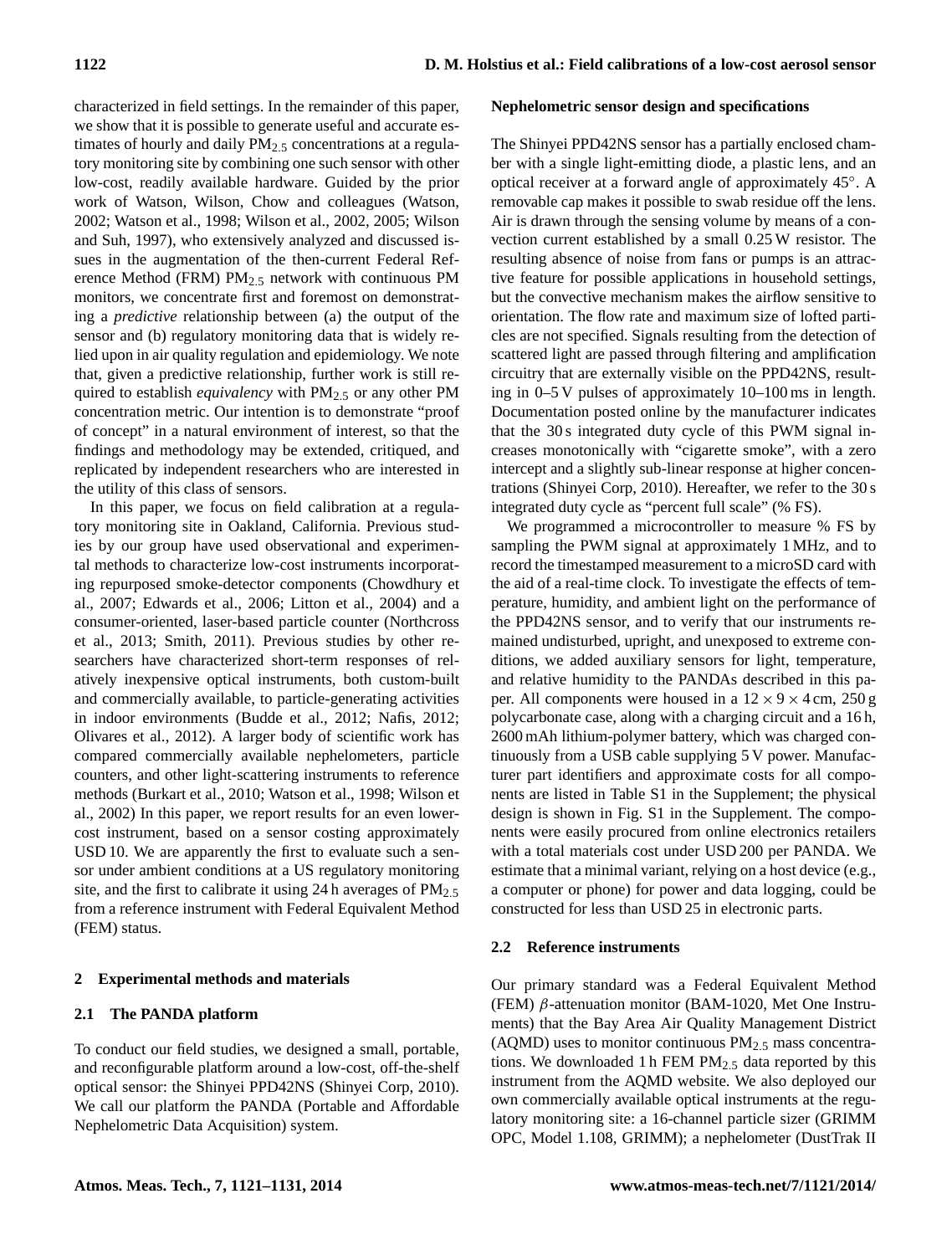model 8530, TSI) equipped with a 2.5  $\mu$ m impactor and programmed with the default correction factor for ISO 12103- 1 A1; and a consumer-oriented, laser-based optical particle counter (DC1700, Dylos Corp). These instruments are typical of those that would be used in a human exposure study, though the number that could be deployed would be greatly constrained by the per-unit cost. With the exception of the last, all of these instruments report data in  $\mu$ g m<sup>-3</sup> after using proprietary algorithms to filter and transform optical measurements into mass-concentration equivalents. Only the BAM-1020 and DustTrak have a physical size cut mechanism.

### **2.3 Study location**

The Bay Area AQMD granted permission to co-locate our equipment at their West Oakland regulatory monitoring site in Oakland, California (Fig. S2 in the Supplement). We placed our instruments in two 30 L chambers (Fig. S3 in the Supplement) within 2 m of the inlet to the AQMD's  $\beta$ attenuation monitor, approximately 5 m a.g.l., on the roof of an air-conditioned trailer in a parking lot, from 15 April 2013 to 23 April 2013.

West Oakland has previously been the subject of targeted air pollution modeling, emission inventories, mobile monitoring, saturation monitoring, and chemical speciation and source apportionment studies (Fujita and Campbell, 2010; Pingkuan, 2008; Reid, 2007; Fujita et al., 2013) as well as a locus for community-based participatory research concerning transportation-related emissions (Gonzalez et al., 2011). The West Oakland site is close to the Port of Oakland, the fourth largest container shipping port in the US, and proximate to considerable sources of truck and railroad diesel, as well as light-duty vehicle traffic on the Bay Bridge toll plaza and the surrounding freeways. The previous monitoring, speciation, and apportionment studies indicate that elemental carbon is concentrated near traffic routes, indicative of the influence of diesel truck traffic to primary PM, while organic carbon and PM2.<sup>5</sup> exhibit a more uniform spatial distribution in the area, reflecting the importance of secondary aerosol formation and nitrate and sulfate particles (Fujita and Campbell, 2010; Fujita et al., 2013).

### **2.4 Analytical methods**

Pairwise plots of data collected from the different instruments were augmented with loess smoothers and examined for linearity. To quantify and compare the strengths of correlations, we used the coefficients of determination  $(R^2)$  from ordinary least-squares regression models fit to each pairwise data set. We also calculated empirical and simulated  $R<sup>2</sup>$  values for two BAM-1020s to provide perspective on the range of  $R^2$  values expected with 1 h integration times. Root mean squared errors (RMSE) were computed to assess the accuracy of linear calibrations. We additionally conducted sensitivity analyses designed to assess the effects of temperature, relative humidity, and ambient light on instrument performance.

#### **3 Results**

#### **3.1 Time series at 1 h scale**

#### **3.1.1 Hourly PM concentrations**

Figure 1 shows time-series data from a range of instruments deployed during the 8-day interval in April 2013. Nighttime PM<sub>2.5</sub> concentrations were higher than daytime concentrations, consistent with a nighttime descent of the boundary layer. Smaller ranges and means were seen in the first 48 h. Concentrations reported by the DustTrak were consistently higher than  $\beta$ -attenuation measurements, which may be accounted for by the use of the default DustTrak correction factor. (This does not affect our primary statistic of interest,  $R^2$ .) Mass concentrations were also reported by the GRIMM OPC in size ranges from 0.3–30 µm. Since the GRIMM OPC does not report data corresponding exactly to  $0 < d_p < 2.5 \,\text{\mu m}$  (i.e., PM<sub>2.5</sub>), Fig. 1 instead shows data for both  $0.3 < d_p < 3.0 \,\text{\mu m}$  and  $0.3 < d_p < 2.0 \,\text{\mu m}$ . Number concentrations, as reported by the Dylos for "small" particles (approximately  $0.3 < d_p < 2.5 \text{ }\mu\text{m}$ ), also followed the same diurnal and synoptic patterns as the other instruments (Fig. 1).

# **3.1.2 Hourly temperature, relative humidity, and ambient light**

The intake for our chamber was located within 2 m of the BAM-1020 intake. However, the electronics housed in our chamber contributed a small amount of excess heat, raising the temperature and lowering the relative humidity. Detailed temperature, relative humidity, and ambient light data are shown in Fig. S4 in the Supplement. Mean daily temperatures trended from approximately 20 to  $30^{\circ}$ C, with diurnal variations of approximately  $\pm 8$  °C. Except for the 1 h period when we conducted a spot check and removed the chamber lid, ambient light remained below  $1 \times 10^1$  lux. Relative humidity in the chamber ranged between 10 and 60 % over the course of each day, well within the operating range of the PPD42NS and well under the 80 % level at which lightscattering efficiency begins to substantially affect the quality of nephelometric measurements (Chow et al., 2002).

#### **3.2 Correlations at 1 h scale**

# **3.2.1 Correlations between PANDAs and other optical instruments**

Figure 2 shows statistical and graphical summaries of pairwise correlations between 1 h data from all instruments.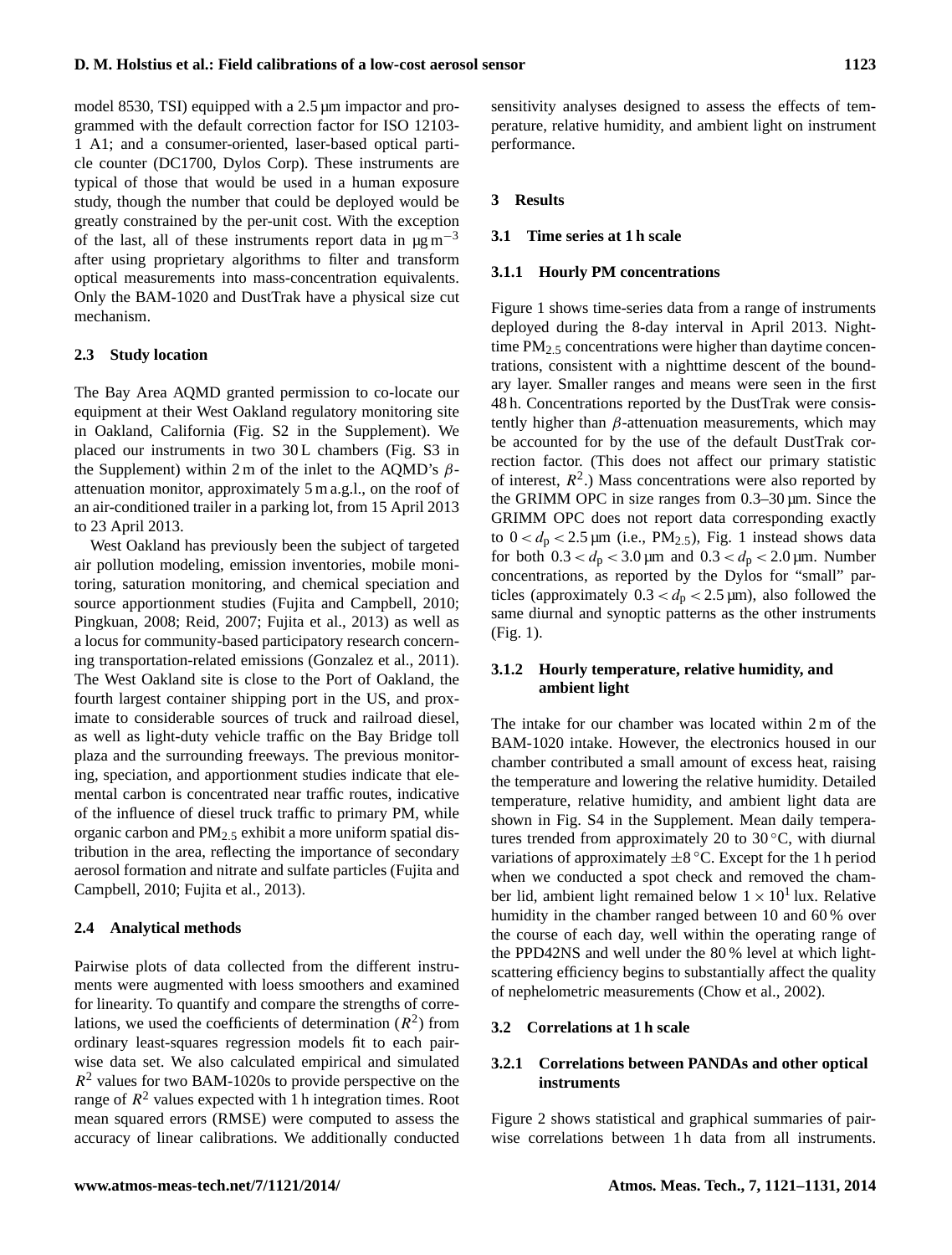

(see Table S1 and Figs. S1, S2, and S3 in the Supplement, for configuration details). **Fig. 1.** Hourly data collected between 15 April 2013 and 23 April 2013 at the West Oakland regulatory monitoring site. Top panel: PM<sub>2.5</sub> measurements reported by BAM-1020, DustTrak, and GRIMM. Bottom panel: output (% full scale) from three Shinyei PPD42NS sensors

DAs  $(R^2 = 0.91 - 0.92)$  and between PANDAs and the Dy-High correlations were found between individual PANlos  $(R^2 = 0.87 - 0.92)$ . These data are consistent with previous pilot data from a 6-week experiment, in which we tested the longer-term stability and inter-device variability of PPD42NS sensors (see Figs. S5 and S6 in the Supplement). Correlations between PANDAs and GRIMM  $PM_{2,0}$ and PM<sub>3.0</sub> were high as well ( $R^2 = 0.90 - 0.93$  and 0.92-0.94, respectively). Correlations of the DustTrak with the other optical instruments were more moderate  $(R^2 = 0.64 - 0.80)$ .

# **3.2.2 Correlations of PANDAs and other optical instruments with the reference instrument (regulatory** β**-attenuation monitor)**

Using 1 h  $\beta$ -attenuation data as a reference, coefficients of determination  $(R^2)$  calculated for 1h PANDAs, GRIMM  $PM_{2.0}$  and  $PM_{3.0}$ , Dylos, and DustTrak data were 0.55–0.60; 0.59 and 0.58; 0.58; and 0.49, respectively (Fig. 2). The accuracies of linear models based on each device were essentially equal (RMSE = 3.4–3.6; 3.4 and 3.5; 3.5; and 3.5  $\mu$ g m<sup>-3</sup>, respectively). A slight non-linearity, common to all except the DustTrak, is suggested by the loess smoother superimposed on the lowest row of panels in Fig. 2.

At first glance, an  $R^2$  of 0.55–0.60 may seem low, but it can be explained by the measurement error inherent in the reference instrument, which is specified as  $\sigma = 2.0$ – 2.4  $\mu$ g m<sup>-3</sup> for a 1 h integration time (Met One Instruments, n.d.). In a simulation, we used this  $\sigma$  to generate paired observations of a "true"  $PM_{2.5}$  distribution with independent Gaussian errors, and calculated a range of expected  $R^2$  estimates centered at 0.59 (95 % CI 0.50–0.67) (Fig. S7 in the Supplement). In other words, this is as correlated as one would expect 1 h measurements from two such reference instruments to be. Empirical data corroborated this expectation; although only one BAM-1020 is in operation at the West Oakland site, Fig. 3 shows 3 weeks of contemporaneous 1 h data from a pair of collocated BAM-1020s at a nearby Air

rrelations were found between individual PAN- District site in Vallejo, 40 km away. The  $R^2$  for these 1 h  $\beta$ attenuation measurements ( $R^2 = 0.58$ ) differs negligibly from (a) the simulated expectation, as well as the empirical  $R^2$  between the BAM-1020 at West Oakland and (b) each of the three PANDAs, (c) the GRIMM, and (d) the Dylos. (The DustTrak exhibited slightly less agreement,  $R^2 = 0.49$ .)

# **3.3 Effects of ambient light, temperature, and humidity**

We did not observe convincing associations with light  $(L)$ , temperature  $(T)$ , or relative humidity (RH). Tables 1a and 1b show that neither 1 h data from the BAM nor 1 h data from the PANDAs could be explained by  $L$  or  $T$ . Though 1 h RH measurements had some ability to predict 1 h BAM responses ( $R^2 = 0.24$ ), 24 h averages did not ( $R^2 = 0.02$ ; see Sect. 3.5). This can be explained as a simple case of confounding at the 1 h timescale, rather than a causal association. Both PM<sub>2.5</sub> and RH were elevated at night; moreover, since the intake air for the BAM-1020 is actively dried by heating, there is no mechanistic explanation for the observed association between 1 h RH and 1 h BAM responses. Correlations of RH with PANDA responses at 1 and 24 h timescales were not appreciably different ( $R^2 = 0.27$  and 0.01, respectively). Accordingly, we omitted  $L, T$ , and RH from subsequent models.

### **3.4 Correlations at 24 h scale**

Following our initial observations with 1 h data, we conducted a longer-term deployment to examine 24 h averages (arithmetic means) at the same site from 1 August 2013 through 15 November 2013. Figure 4 shows a scatterplot of these 24 h data, superimposed by a linear regression fit by ordinary least squares. This linear model yielded an  $R^2$  of 0.72, an improvement compared to the  $R^2$  of 0.60 found with 1 h data from the previous study (Sect. 3.2).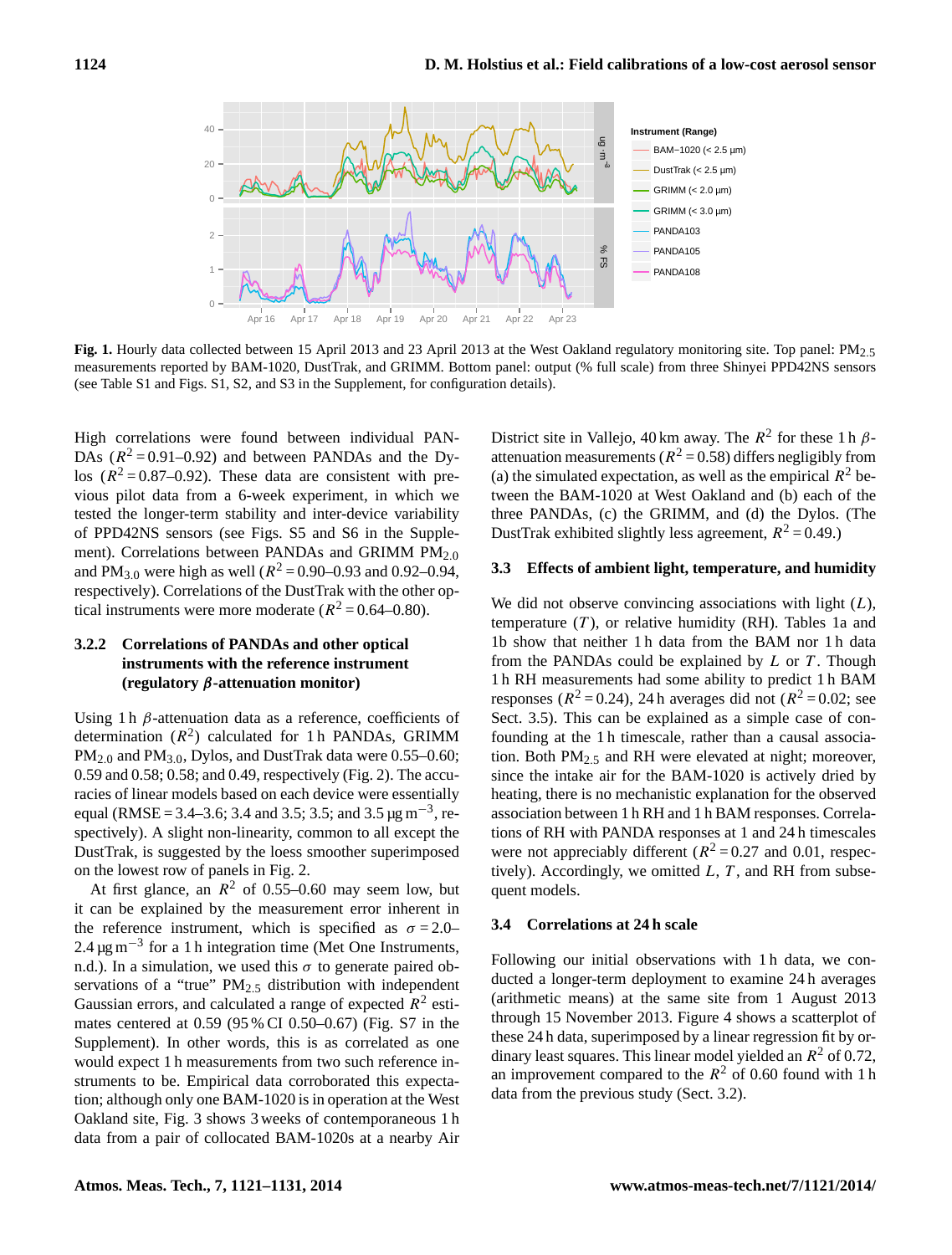

**Fig. 2.** Intercomparisons between hourly data from all instruments deployed at the West Oakland site from 15 April 2013 to 23 April 2013. Upper-right set of panels:  $R^2$  and RMSE for linear models fit using ordinary least squares (OLS). Lower-left set of panels: loess smoothers superimposed on pairwise plots of the hourly data.

Fig. 2. Intercomparisons between hourly data from all instruments deployed at the West Oakland site from 15

# April 2013 to 23 April 2013. Upper-right set of panels: R **4 Discussion**

#### **4.1 Findings**

Our overall objective was to determine whether a low-cost aerosol sensor like the PPD42NS could be used to generate adequately resolved measurements of urban PM2.5. Our first specific aim was to assess the utility of the PPD42NS by custom-building portable instruments (the PANDAs platform) and comparing them to commercially available optical instruments. Given the substantial differences in cost (material vs. retail), the agreement we observed between PAN-DAs and commercially available instruments was remarkably good (Figs. 1 and 2). In addition, PANDAs essentially matched the precision and accuracy ( $R^2$  and RMSE, respectively) of these more expensive instruments in predicting

hourly PM<sub>2.5</sub> from the reference instrument, a  $\beta$ -attenuation source (OLS). The extreme or variable instruments<br>and part of part of part of the hourleft set of the hourleft set of the hourleft superform better in more extreme or varied environments, monitor (Fig. 2). While commercially available instruments or in measuring other aerosols, or when faster response times are desired, within the context of our 1 h data we found little, if any, practical difference.

> Conditional on the success of our first aim, our second aim was to use 24 h  $PM_{2.5}$  data from our reference instrument (the Met One BAM-1020) to conduct a calibration over a longer period of time, on health-relevant scales. During our 3-month deployment, 24 h averages of reference measurements at the West Oakland site ranged from approximately 2 to 21  $\mu$ g m<sup>-3</sup> PM<sub>2.5</sub>, with a substantial amount of variability explained by a simple linear correction to the sensor data ( $R^2 = 0.72$ ). Obtaining this level of agreement with such a low-cost sensor suggests that, at least in urban areas with similar aerosols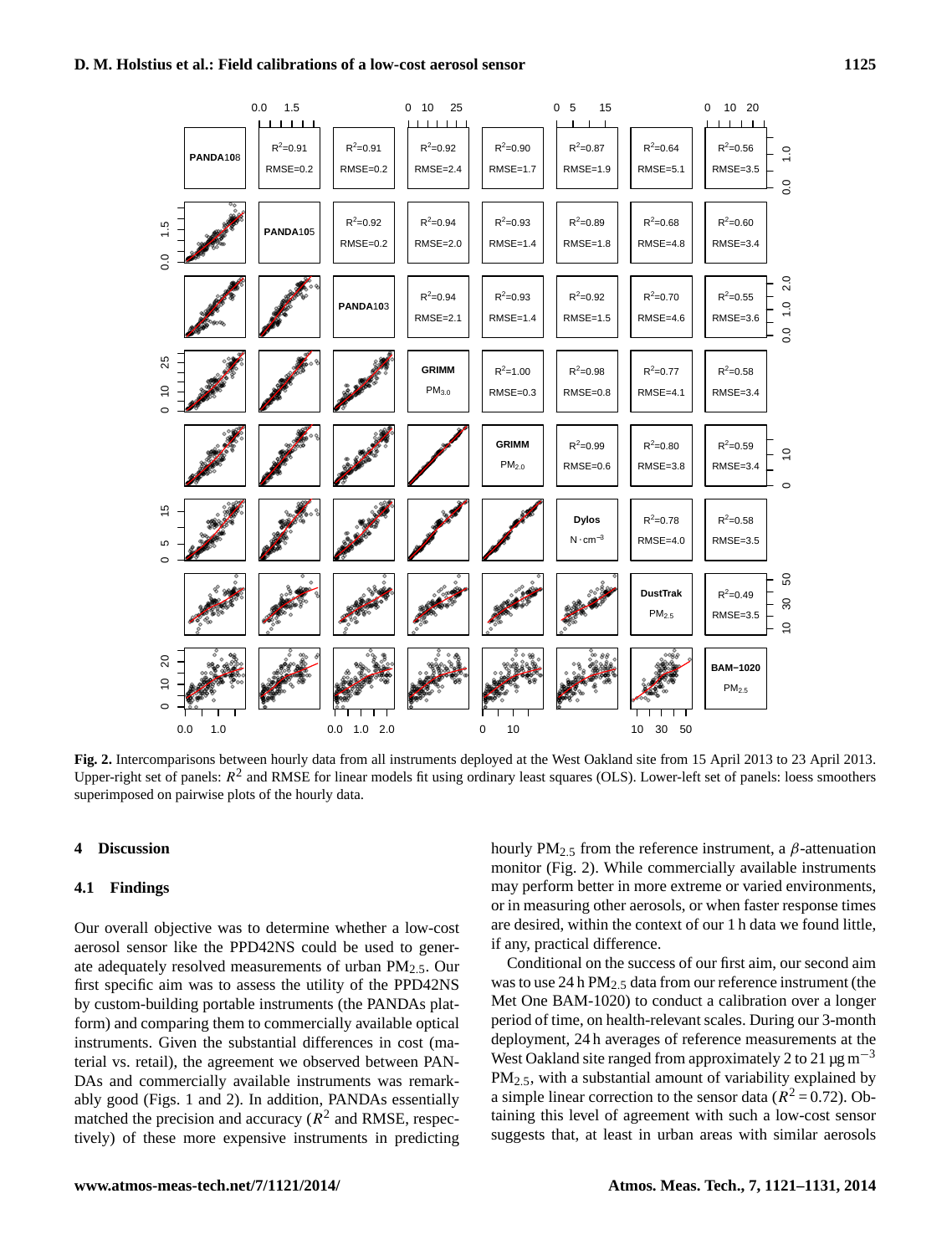

a pair of  $\beta$ -attenuation instruments at a nearby regulatory monitoring site in Vallejo, California (40 km away), 7-30 April 2013. The original PM2.5 instruments of a regulatory monitoring site in the same level of a reduce of a personal posed the supposed in **Fig. 3.** Left panel: 1 h data collected between 15 and 23 April 2013 from three PANDAs and a reference (β-attenuation) PM2.5 instrument at the regulatory monitoring site in Oakland. Right: approximately the same level of agreement ( $R^2$   $\approx$  0.6) was found between 1 h data from 1 h BAM data were available only at 1 µg m−<sup>3</sup> resolution; points are jittered to reduce overplotting. Superimposed lines represent linear



**Fig. 4.** 24 h arithmetic means of 1 h data collected between 1 August 2013 and 15 November 2013 at the West Oakland site. The superimposed line and shading represents a linear regression, fit by ordinary least squares ( $R^2 = 0.72$ ), along with its 95% pointwise confidence intervals.

and concentrations, additional deployments and calibrations may help to usefully enhance the resolution of  $PM_{2.5}$  data sets. Moreover, the sensor's apparent effectiveness at resolving differences between relatively low 24 h concentrations suggests that it may be useful in more polluted regions, if

 $\frac{m_2}{m_1}$  by the US EPA (US EPA, 2012) at 35  $\mu$ g m<sup>-3</sup>, while the the 24 h ambient  $PM_{2.5}$  concentration standard has been set World Health Organization has established a 24 h guideline (World Health Organization, 2005) of 25 µg m−3. Annual standards/guidelines set by the US EPA, WHO, and EU are now 12, 10, and  $25 \mu g m^{-3}$ , respectively (European Union, 2008; US EPA, 2012; World Health Organization, 2005). Exceedances of these health-related benchmarks frequently occur in many populous cities and regions worldwide (Brauer et al., 2011).

# **4.2 Limitations and tradeoffs**

Two major limitations are relevant to the aim of this work, in other words, increasing the availability of  $PM_{2.5}$  data through the use of lower-cost sensors. The first has to do with calibration requirements. In the US, the reference instrument we selected for calibration carries FEM (Federal Equivalent Method) status for 24 h measurements of  $PM_{2.5}$  (though not for 1 h measurements). Observational calibration, of the kind we employed, requires access to a site that is sufficiently close to such an instrument for a sufficient length of time; these parameters are conditional on the desired quality of the calibration, which is in turn conditional on the evidentiary standards that the resulting data need to meet. This kind of calibration has particular importance in the domain of  $PM<sub>2.5</sub>$ measurement. While bottled standards are available to calibrate many gas instruments, the creation and circulation of PM2.<sup>5</sup> transfer standards is problematic. The composition of PM<sub>2.5</sub> is not universal, and it is impractical to create stable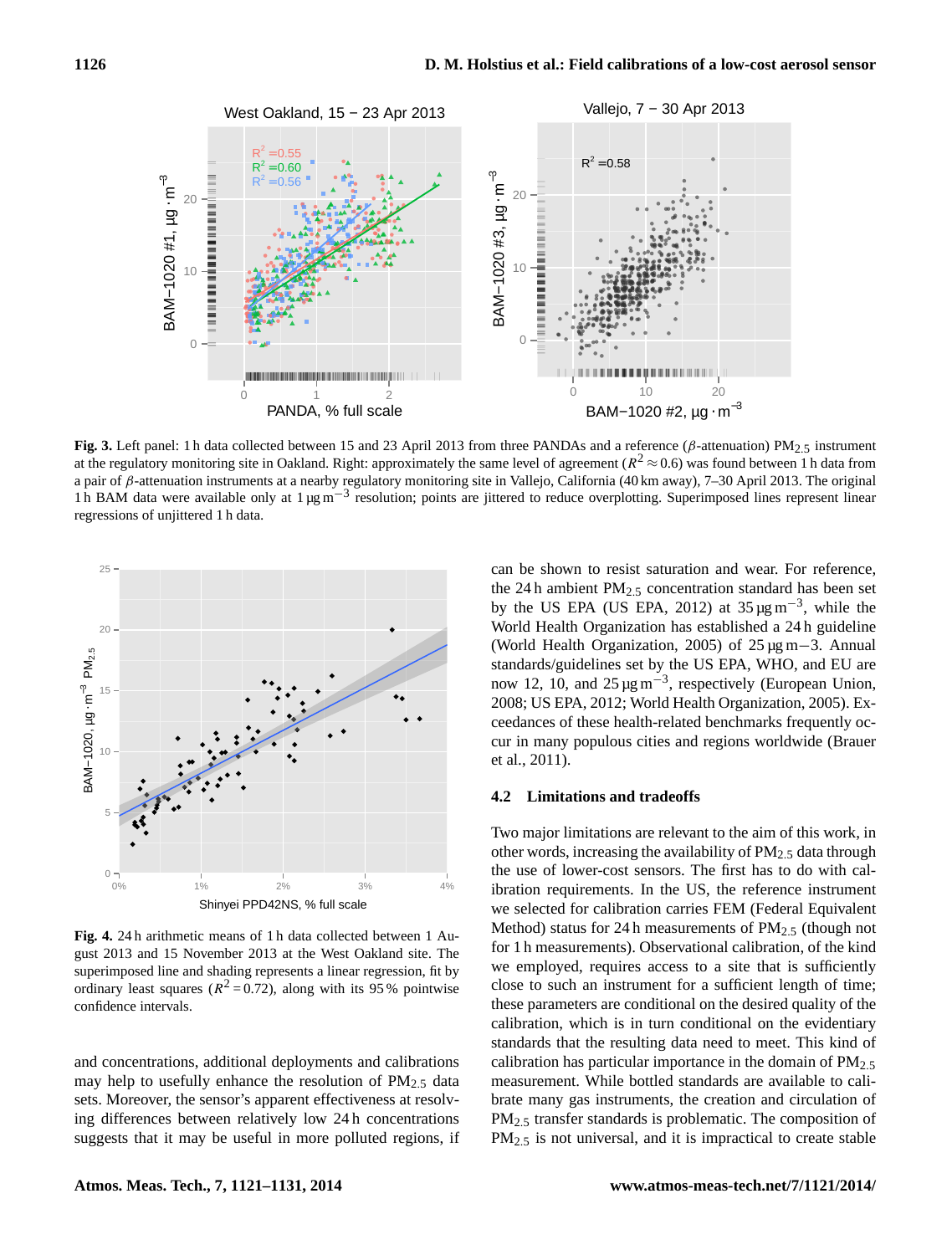**Table 1a.** Adjusted  $R^2$  for linear regressions of BAM (PM<sub>2.5</sub> µg m<sup>-3</sup>) on covariates. L = light (lux), T = temperature (°C), RH = relative humidity (%). Each PANDA has its own RH/T sensor.  $R^2$  statistics were calculated on a per-PANDA basis (columns 2–4) as well as for a "combined" model (column 5). The "combined"  $R^2$  values are not the means of  $R^2$  in columns 2–4, but were obtained by fitting the specified model form to the means of the regressands  $(L, RH, or T)$  averaged across all 3 PANDAs at each point in time.

| Model                      | PANDA #103 | <b>PANDA</b> #105 | PANDA #108 | Combined |
|----------------------------|------------|-------------------|------------|----------|
| $BAM = B_0 + B_1 \cdot L$  | 0.06       | 0.03              | 0.03       | 0.04     |
| $BAM = B_0 + B_1 \cdot T$  | 0.02       | 0.02              | 0.03       | 0.02     |
| $BAM = B_0 + B_1 \cdot RH$ | 0.23       | 0.23              | 0.26       | 0.24     |

**Table 1b.** Adjusted  $R^2$  for linear regressions of Shinyei PPD42NS (% full scale) on covariates.

| Model                          | PANDA $#103$ | <b>PANDA</b> #105 | PANDA $#108$ | Combined |
|--------------------------------|--------------|-------------------|--------------|----------|
| Shinyei = $B_0 + B_1 \cdot L$  | 0.02         | 0.01              | 0.00         | 0.01     |
| Shinyei = $B_0 + B_1 \cdot T$  | 0.01         | 0.01              | 0.02         | 0.01     |
| Shinyei = $B_0 + B_1 \cdot RH$ | 0.25         | 0.25              | 0.28         | 0.27     |

**Table 1c.** Adjusted  $R^2$  for linear regressions of BAM on Shinyei, with and without RH.

| Model                                            | PANDA $#103$ | <b>PANDA #105</b> | PANDA #108 | Combined |
|--------------------------------------------------|--------------|-------------------|------------|----------|
| $BAM = B_0 + B_1 \cdot$ Shinyei                  | 0.54         | 0.60              | 0.56       | 0.58     |
| $BAM = B_0 + B_1 \cdot$ Shinyei + $B_2 \cdot RH$ | 0.56         | 0.61              | 0.58       | 0.59     |

atmospheric suspensions of the  $PM_{2.5}$  mixtures to which urban populations are actually exposed. At the same time, the key parameters for calibration by co-location (closeness and duration) are bounded by serious practical and logistical constraints, including scarcities of time and trusted personnel. Working out these boundaries and relationships is an interesting and important task that is beyond the scope of this paper. For practical purposes, it seems possible that at least some professional air quality managers, urban planners, community-based organizations, and academics could coordinate co-location campaigns with relatively few resources, thereby developing calibration curves specific to neighborhoods and aerosols of interest.

The second limitation is intrinsic to the use of optical techniques as proxies for gravimetric measurements. When a difference in measured values is observed, one cannot be certain whether it is attributable to a difference in the total mass, size distribution, or optical properties – or some combination of all three – of the measured aerosols (Watson et al., 1998; Wilson et al., 2002). Conversely, a lack of difference can obscure real differences in submicron or ultrafine particle concentrations, or in other aerosol properties, such as composition or size distribution, that may have real toxicological significance (Lighty et al., 2000; Wilson and Suh, 1997). Ambient aerosols typically have a trimodal size distribution, with a certain proportion of the respirable mass, and a much higher proportion of the total count, distributed in such submicron or "accumulation-mode" particles (John, 2011; Whitby, 1978). In urban atmospheres, these particles can generally be traced to emissions from internal combustion engines. They are more likely to deposit in the deep lungs or be absorbed through the nasal cavity, and are thus of considerable public health concern (Lighty et al., 2000). The error from these technical limitations can be approximately bounded, however, and a rough 95 % bound on the uncertainty associated with nephelometric estimates of  $PM_{2.5}$  has been estimated (Molenar, 2014) as  $\pm 40$ %, close to that associated with replicate gravimetric analyses (Lighty et al., 2000).

Continuing work with more sensors under varying environmental and experimental conditions will be needed to more precisely characterize the influence of variations between low-cost optical aerosol sensors, aerosols, and operating conditions. However, it is instructive to compare the expected magnitude cited above  $(\pm 40\%)$  with the specified variance of the *β*-attenuation method ( $2\sigma = 4.0-4.8 \,\text{µg m}^{-3}$ for 1 h integration times) and the accuracy of our predictive PM<sub>2.5</sub> models (RMSE = 3.4–3.6 µg m<sup>-3</sup>, again for 1 h estimates). When true concentrations are in the range of 2–  $25 \mu g \text{ m}^{-3}$ , then in absolute terms these errors are roughly comparable. More importantly, measurement error of 1–  $10 \,\mu g \,\text{m}^{-3}$  may be much less than the error associated with interpolations of sparse data from a few expensive instruments. This leads to the consideration of tradeoffs in methodology – or, from a complementary perspective, to the optimal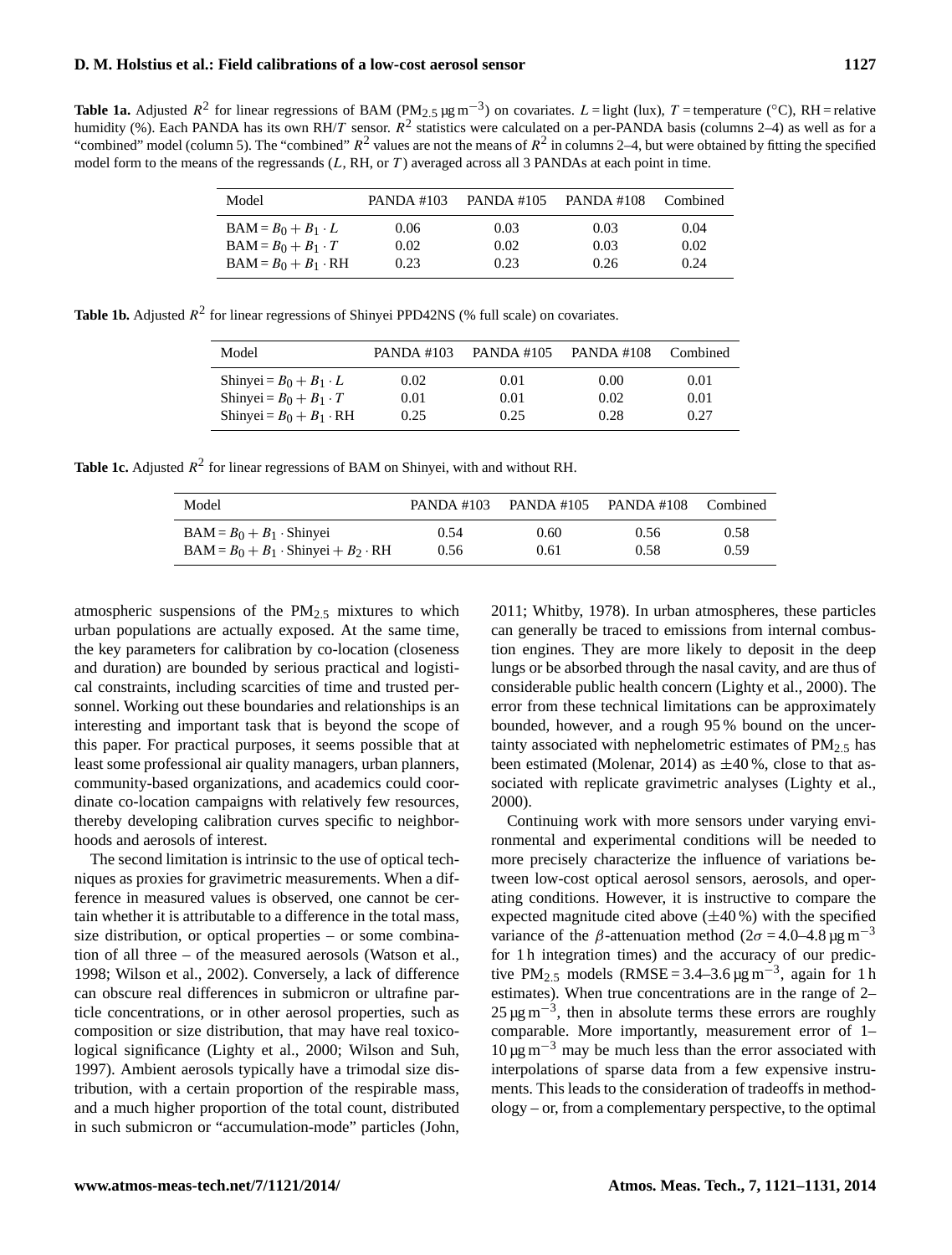design of hybrid approaches (National Research Council, 2012).

For exposure scientists, a larger number of less precise instruments may be especially useful in studies where both intra-subject and between-subject variability cannot be adequately sampled with a smaller number of higher-quality monitors, for example in monitoring household kitchens burning solid fuels (McCracken et al., 2009). In community monitoring or near-roadway contexts, a dense network or gradient with deliberate oversampling could provide highquality estimates of spatiotemporally resolved concentrations. More flexible saturation monitoring, based on less expensive and more portable instruments, could also respond more readily to changing land use, enable more timely empirical verifications of emission-reduction policies, facilitate rapid responses to natural or accidental releases of observed aerosols, and support more efficient screening campaigns for urban "hot spots", with follow-up measurements made by reference techniques.

# **5 Future work and conclusion**

The next steps of our work involve the continuing deployment of a larger number of aerosol sensors within the context of an established neighborhood-scale multi-pollutant network in the Bay Area (Teige et al., 2011), the coverage of which overlaps with neighborhoods identified by the Bay Area AQMD over the past decade as having high levels of air pollution and vulnerable populations (BAAQMD, 2014). It complements efforts by other scientists to develop and refine emission inventories, screening methods, and exposure assessments. It is also germane to the relatively new phenomenon of "citizen scientists" constructing and using their own low-cost air pollution instrumentation (Demuth et al., 2013; Smith and Clark, 2014) as well as to recent efforts to support this kind of innovation and to integrate it with established pollutant monitoring infrastructures (CITI-SENSE, 2014; US EPA, 2013). It is informed by the work of research engineers in related fields, including atmospheric science (Mead et al., 2013; Teige et al., 2011), networked sensor calibration (Hasenfratz et al., 2012; Balzano, 2007; Xiang et al., 2012) and mobile/participatory air quality sensing (Aoki et al., 2009; DiSalvo et al., 2012; Dutta et al., 2009; Honicky et al., 2008; Jiang et al., 2011; Mun et al., 2009; Nikzad et al., 2012; Paulos et al., 2007; Willett et al., 2010; Zappi et al., 2012). Finally, it suggests new prospects for collaborative environmental health research with community residents. Community-engaged participatory research projects have deployed fixed-site monitors (Brugge et al., 2010; Hedges, 2002; Loh et al., 2002) and surveyed intra-urban variations in PM2.<sup>5</sup> using portable nephelometers (Kinney et al., 2000; Pastor Jr. et al., 2010). Our data indicate that device-specific and site-specific calibrations may help low-cost sensors yield data of comparable quality. To increase the value of collected

data, protocols for calibration might be profitably incorporated into research on user interfaces and scaffolding (Willett et al., 2010) for non-professional users and groups interested in gathering, organizing, and collectively interpreting localized air quality measurements.

Despite their limitations, trends in the development and deployment of low-cost air pollution monitoring technologies are likely to continue (Snyder et al., 2013). A significant but little-explored vein of research concerns the impacts that a proliferation of low-cost air quality instrumentation will have on structures of participation in air pollution monitoring and air quality management (cf. Harrison, 2011; Ottinger, 2009). Although collaborations between new and established stakeholders may improve mutual awareness and engagement, the manner in which new monitoring data generated from low-cost instrumentation should be incorporated into regulatory decision-making remains an important open question.

# **Supplementary material related to this article is available online at [http://www.atmos-meas-tech.net/7/](http://www.atmos-meas-tech.net/7/1121/2014/amt-7-1121-2014-supplement.pdf) [1121/2014/amt-7-1121-2014-supplement.pdf.](http://www.atmos-meas-tech.net/7/1121/2014/amt-7-1121-2014-supplement.pdf)**

*Acknowledgements.* We gratefully acknowledge the SF Bay Area AQMD and UC Berkeley CITRIS for their institutional support of this work, and thank Phil Martien, Virginia Lau, Glen Colwell, and Rob Schusteritsch for generously facilitating access to the West Oakland monitoring site. Kathie Hammond and Michael Jerrett graciously loaned us equipment and facilities. Tracy Allen, a longtime expert in low-cost sensing, has been a steady source of insight and advice. We are also indebted to Chris Nafis, who originally called attention to the prospects of the Shinyei PPD42NS via blog posts and public correspondence. Early development and pilot studies benefited from the diligent work of Ben Weia, a visiting undergraduate from Rice University. Finally, we are grateful to Hilary Ong, who put prototypes through extensive trials, and to the volunteers who assembled PANDAs: Aaron Bestick, Dave Bauer, Victor Shia, Posu Yan, Daniel Wu, Cristen Torrey, Eunice Lee, Nick Lam, Amanda Northcross, Hilary Ong, and Drew Hill. Helpful comments on initial drafts were provided by Anna Mebust, Benjamin Nault, Holly Maness, Andrew Hooker, Jill Teige, Ron Cohen and Rachel Morello-Frosch.

All the authors have seen and approved the manuscript and declare no conflict of interest. No compensation or incentives have been furnished by the manufacturers or distributors of any reference equipment or any components of our instrumentation.

Edited by: G. Phillips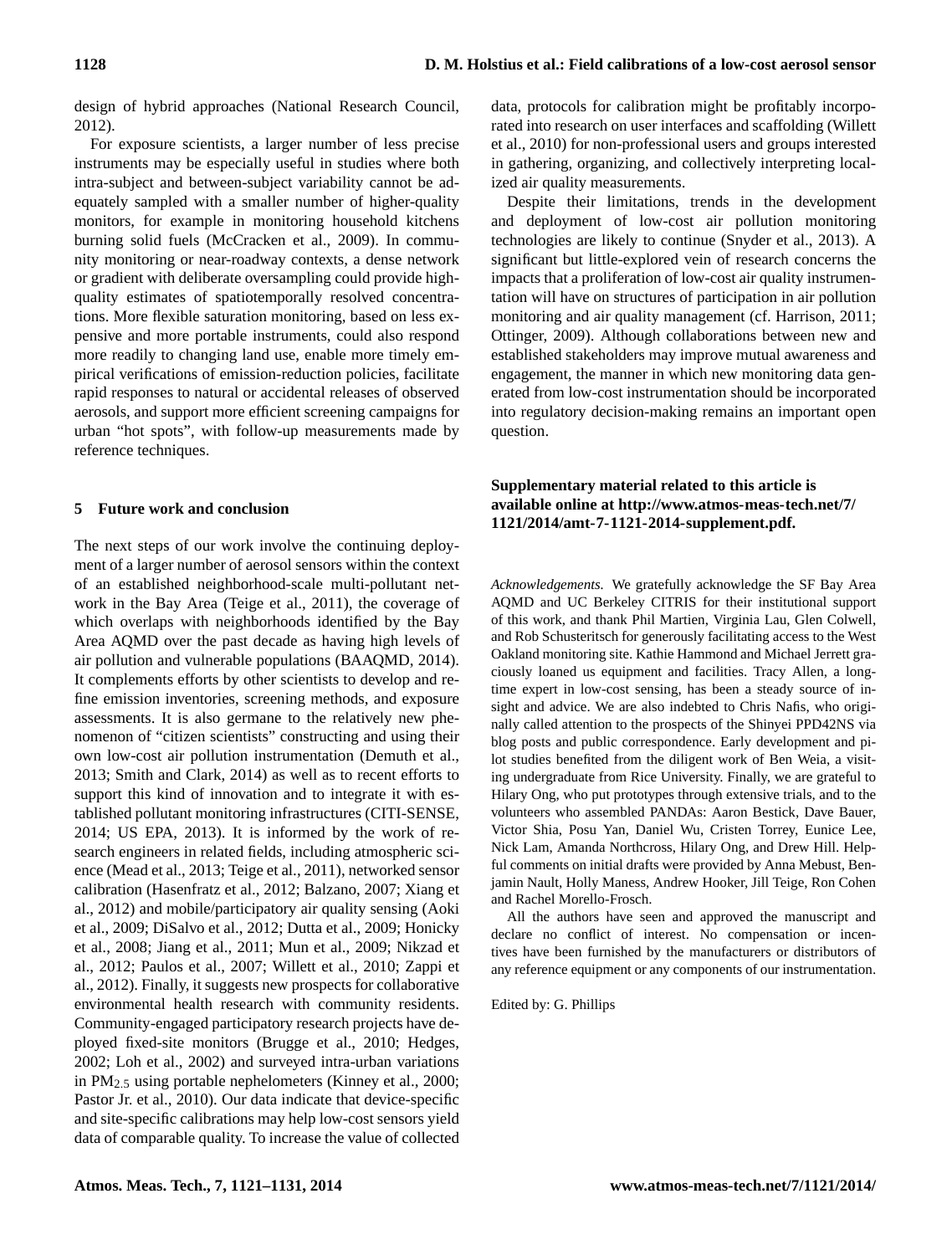# **References**

- Aoki, P. M., Honicky, R. J., Mainwaring, A., Myers, C., Paulos, E., Subramanian, S., and Woodruff, A.: A Vehicle for Research: Using Street Sweepers to Explore the Landscape of Environmental Community Action, CHI 2009, Boston, Massachusetts, USA, 2009.
- Bay Area Air Quality Management District BAAQMD: The Community Air Risk Evaluation (CARE) program, available at: [http://www.baaqmd.gov/Divisions/Planning-and-Research/](http://www.baaqmd.gov/Divisions/Planning-and-Research/CARE-Program.aspx) [CARE-Program.aspx,](http://www.baaqmd.gov/Divisions/Planning-and-Research/CARE-Program.aspx) last access: 26 April 2014.
- Balzano, L.: Addressing fault and calibration in wireless sensor networks, University of California, Los Angeles, 2007.
- Brauer, M., Amann, M., Burnett, R. T., Cohen, A., Dentener, F., Ezzati, M., Henderson, S. B., Krzyzanowski, M., Martin, R. V., Van Dingenen, R., van Donkelaar, A., and Thurston, G. D.: Exposure assessment for estimation of the global burden of disease attributable to outdoor air pollution, Environ. Sci. Technol., 46, 652–660, doi[:10.1021/es2025752,](http://dx.doi.org/10.1021/es2025752) 2011.
- Brugge, D., Rivera-Carrasco, E., Zotter, J., and Leung, A.: Community-based participatory research in Boston's neighborhoods: a review of asthma case examples, Arch. Environ. Occup. H., 65, 38–44, doi[:10.1080/19338240903390214,](http://dx.doi.org/10.1080/19338240903390214) 2010.
- Budde, M., Busse, M., and Beigl, M.: Investigating the use of commodity dust sensors for the embedded measurement of particulate matter, Ninth International Conference on Networked Sensing Systems (INSS), Antwerp, Belgium, 2012.
- Burkart, J., Steiner, G., Reischl, G., Moshammer, H., Neuberger, M., and Hitzenberger, R.: Characterizing the performance of two optical particle counters (Grimm OPC1.108 and OPC1.109) under urban aerosol conditions, J. Aerosol Sci., 41, 953–962, doi[:10.1016/j.jaerosci.2010.07.007,](http://dx.doi.org/10.1016/j.jaerosci.2010.07.007) 2010.
- Chow, J. C., Engelbrecht, J. P., Watson, J. G., Wilson, W. E., Frank, N. H., and Zhu, T.: Designing monitoring networks to represent outdoor human exposure, Chemosphere, 49, 961–978, 2002.
- Chowdhury, Z., Edwards, R. D., Johnson, M., Naumoff Shields, K., Allen, T., Canuz, E., and Smith, K. R.: An inexpensive lightscattering particle monitor: field validation, J. Environ. Monitor., 9, 1099–1106, doi[:10.1039/b709329m,](http://dx.doi.org/10.1039/b709329m) 2007.
- CITI-SENSE: Development of sensor-based Citizens' Observatory Community for improving quality of life in cities, 7th EC RTD Framework Program, contract No. 308524, aqvailable at: [http:](http://www.citi-sense.eu/) [//www.citi-sense.eu/,](http://www.citi-sense.eu/) last access: 26 April 2014.
- Demuth, D., Nuest, D., Bröring, A., and Pebesma, E.: The AirQuality SenseBox, EGU General Assembly Conference Abstracts, Vol. 15, p. 5146, 2013.
- DiSalvo, C., Louw, M., Holstius, D., Nourbakhsh, I., and Akin, A.: Toward a public rhetoric through participatory design: critical engagements and creative expression in the Neighborhood Networks Project, Des. Issues, 28, 48–61, doi[:10.1162/DESI\\_a\\_00161,](http://dx.doi.org/10.1162/DESI_a_00161) 2012.
- Dutta, P., Aoki, P. M., Kumar, N., Mainwaring, A., Myers, C., Willett, W., and Woodruff, A.: Common Sense: Participatory urban sensing using a network of handheld air quality monitors, ACM Conference on Embedded Networked Sensor Systems, Berkeley, CA, 2009.
- Edwards, R. D., Smith, K. R., Kirby, B., Allen, T., Litton, C. D., and Hering, S.: An inexpensive dual-chamber particle monitor: laboratory characterization, J. Air Waste Manage., 56, 789–799, 2006.
- European Union: Directive 2008/50/EC of the European Parliament and of the Council of 21 May 2008 on ambient air quality and cleaner air for Europe, Brussels, Belgium, 1–44, 2008.
- Fujita, E. M. and Campbell, D.: West Oakland Monitoring Study, Desert Research Institute, Reno, NV, 1–115, 2010.
- Fujita, E. M., Campbell, D. E., Patrick Arnott, W., Lau, V., and Martien, P. T.: Spatial variations of particulate matter and air toxics in communities adjacent to the Port of Oakland, J. Air Waste Manage., 63, 1399–1411, doi[:10.1080/10962247.2013.824393,](http://dx.doi.org/10.1080/10962247.2013.824393) 2013.
- Gonzalez, P., Minkler, M., Garcia, A., Gordon, M., Garzón, C., Palaniappan, M., Prakash, S., and Beveridge, B.: Communitybased participatory research and policy advocacy to reduce diesel exposure in West Oakland, California, Am. J. Public Health, 101, S166–S175, doi[:10.2105/AJPH.2010.196204,](http://dx.doi.org/10.2105/AJPH.2010.196204) 2011.
- Harrison, J. L.: Parsing "participation" in action research: navigating the challenges of lay involvement in technically complex participatory science projects, Soc. Natur. Resour., 24, 702–716, doi[:10.1080/08941920903403115,](http://dx.doi.org/10.1080/08941920903403115) 2011.
- Hasenfratz, D., Saukh, O., and Thiele, L.: On-the-fly calibration of low-cost gas sensors, Conference on Wireless Sensor Networks (EWSN), Springer, Berlin, Heidelberg, 228–244, 2012.
- Hedges, S.: Planning and implementing a real-time air pollution monitoring and outreach program for your community, US EPA National Risk Management Research Laboratory, Cincinnati, OH, 2002.
- Honicky, R., Brewer, E., Paulos, E., and White, R.: N-smarts: networked suite of mobile atmospheric real-time sensors, ACM SIGCOMM workshop on Networked systems for developing regions, 2008.
- Jerrett, M., Arain, A., Kanaroglou, P., Beckerman, B., Potoglou, D., Sahsuvaroglu, T., Morrison, J., and Giovis, C.: A review and evaluation of intraurban air pollution exposure models, J. Expo. Anal. Env. Epid., 15, 185–204, 2005.
- Jiang, Y., Li, K., Tian, L., Piedrahita, R., Yun, X., Mansata, O., Lv, Q., Dick, R. P., Hannigan, M., and Shang, L.: MAQS: A Personalized Mobile Sensing System for Indoor Air Quality Monitoring. Proceedings of the 13th International Conference on Ubiquitous Computing, Beijing, 271–280, 2011.
- John, W.: Size distribution characteristics of aerosols, in: Aerosol Measurement: Principles, Techniques, and Applications, 3rd Edn., edited by: Kulkarni, P., Baron, P. A., and Willeke, K., John Wiley and Sons, New York, 41–54, 2011.
- Kinney, P. L., Aggarwal, M., Northridge, M. E., Janssen, N. A., and Shepard, P. M.: Airborne concentrations of  $PM_{2.5}$  and diesel exhaust particles on Harlem sidewalks: a community-based pilot study, Environ. Health Persp., 108, 213–218, 2000.
- Lighty, J. S., Veranth, J. M., and Sarofim, A. F.: Combustion aerosols: factors governing their size and composition and implications to human health, J. Air Waste Manage., 50, 1522–1565, 2000.
- Lim, S. S., Vos, T., Flaxman, A. D., Danaei, G., Shibuya, K., Adair-Rohani, H., AlMazroa, M. A., Amann, M., Anderson, H. R., Andrews, K. G., Aryee, M., Atkinson, C., Bacchus, L. J., Bahalim, A. N., Balakrishnan, K., Balmes, J., Barker-Collo, S., Baxter, A., Bell, M. L., Blore, J. D., Blyth, F., Bonner, C., Borges, G.,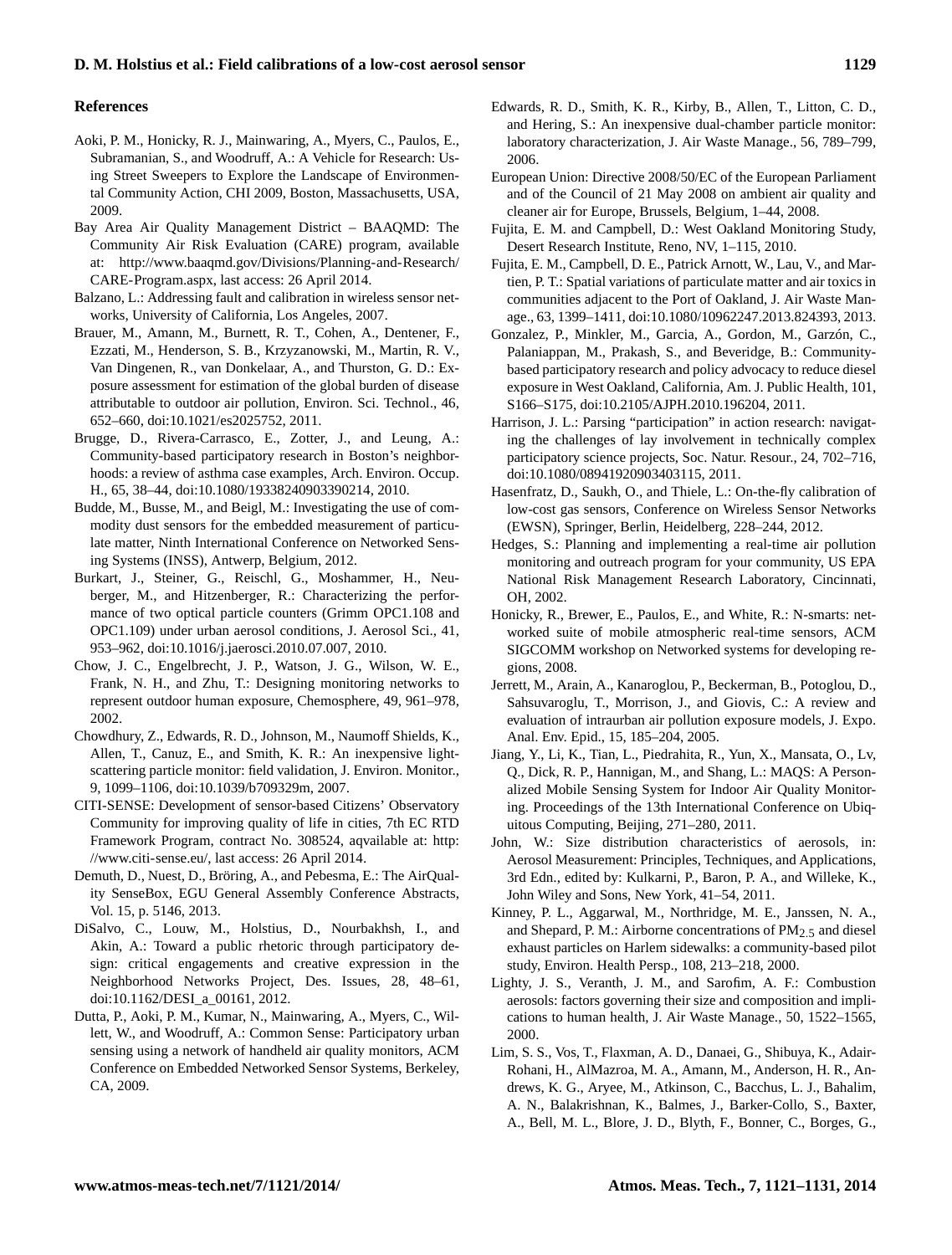Bourne, R., Boussinesq, M., Brauer, M., Brooks, P., Bruce, N. G., Brunekreef, B., Bryan-Hancock, C., Bucello, C., Buchbinder, R., Bull, F., Burnett, R. T., Byers, T. E., Calabria, B., Carapetis, J., Carnahan, E., Chafe, Z., Charlson, F., Chen, H., Chen, J. S., Cheng, A. T.-A., Child, J. C., Cohen, A., Colson, K. E., Cowie, B. C., Darby, S., Darling, S., Davis, A., Degenhardt, L., Dentener, F., Des Jarlais, D. C., Devries, K., Dherani, M., Ding, E. L., Dorsey, E. R., Driscoll, T., Edmond, K., Ali, S. E., Engell, R. E., Erwin, P. J., Fahimi, S., Falder, G., Farzadfar, F., Ferrari, A., Finucane, M. M., Flaxman, S., Fowkes, F. G. R., Freedman, G., Freeman, M. K., Gakidou, E., Ghosh, S., Giovannucci, E., Gmel, G., Graham, K., Grainger, R., Grant, B., Gunnell, D., Gutierrez, H. R., Hall, W., Hoek, H. W., Hogan, A., Hosgood III, H. D., Hoy, D., Hu, H., Hubbell, B. J., Hutchings, S. J., Ibeanusi, S. E., Jacklyn, G. L., Jasrasaria, R., Jonas, J. B., Kan, H., Kanis, J. A., Kassebaum, N., Kawakami, N., Khang, Y.-H., Khatibzadeh, S., Khoo, J.-P., Kok, C., Laden, F., Lalloo, R., Lan, Q., Lathlean, T., Leasher, J. L., Leigh, J., Li, Y., Lin, J. K., Lipshultz, S. E., London, S., Lozano, R., Lu, Y., Mak, J., Malekzadeh, R., Mallinger, L., Marcenes, W., March, L., Marks, R., Martin, R., McGale, P., McGrath, J., Mehta, S., Memish, Z. A., Mensah, G. A., Merriman, T. R., Micha, R., Michaud, C., Mishra, V., Hanafiah, K. M., Mokdad, A. A., Morawska, L., Mozaffarian, D., Murphy, T., Naghavi, M., Neal, B., Nelson, P. K., Nolla, J. M., Norman, R., Olives, C., Omer, S. B., Orchard, J., Osborne, R., Ostro, B., Page, A., Pandey, K. D., Parry, C. D. H., Passmore, E., Patra, J., Pearce, N., Pelizzari, P. M., Petupta, M., Phillips, M. R., Pope, D., Pope III, C. D., Powles, J., Rao, M., Razavi, H., Rehfuess, E. A., Rehm, J. T., Ritz, B., Rivara, F. P., Roberts, T., Robinson, C., Rodriguez-Portales, J. A., Romieu, I., Room, R., Rosenfeld, L. C., Roy, A., Rushton, L., Salomon, J. A., Sampson, U., Sanchez-Riera, L., Sanman, E., Sapkota, A., Seedat, S., Shi, P., Shield, K., Shivakoti, R., Singh, G. M., Sleet, D. A., Smith, E., Smith, K. R., Stapelberg, N. J. C., Steenland, K., Stöckl, H., Stovner, L. J., Straif, K., Straney, L., Thurston, G. D., Tran, J. H., Van Dingenen, R., van Donkelaar, A., Veerman, J. L., Vijayakumar, L., Weintraub, R., Weissman, M. M., White, R. A., Whiteford, H., Wiersma, S. T., Wilkinson, J. D., Williams, H. C., Williams, W., Wilson, N., Woolf, A. D., Yip, P., Zielinski, J. M., Lopez, A. D., Murray, C. J. L., and Ezzati, M.: A comparative risk assessment of burden of disease and injury attributable to 67 risk factors and risk factor clusters in 21 regions, 1990– 2010: a systematic analysis for the Global Burden of Disease Study 2010, Lancet, 380, 2224–2260, 2012.

- Litton, C. D., Smith, K. R., Edwards, R., and Allen, T.: Combined optical and ionization measurement techniques for inexpensive characterization of micrometer and submicrometer aerosols, Aerosol Sci. Tech., 38, 1054–1062, doi[:10.1080/027868290883333,](http://dx.doi.org/10.1080/027868290883333) 2004.
- Loh, P., Sugerman-Brozan, J., Wiggins, S., Noiles, D., and Archibald, C.: From asthma to AirBeat: community-driven monitoring of fine particles and black carbon in Roxbury, Massachusetts, Environ. Health Persp., 110, 297–301, 2002.
- McCracken, J. P., Schwartz, J., Bruce, N., Mittleman, M., Ryan, L. M., and Smith, K. R.: Combining individual- and group-level exposure information: child carbon monoxide in the Guatemala woodstove randomized control trial, Epidemiology, 20, 127–136, doi[:10.1097/EDE.0b013e31818ef327,](http://dx.doi.org/10.1097/EDE.0b013e31818ef327) 2009.
- Mead, M. I., Popoola, O. A. M., Stewart, G. B., Landshoff, P., Calleja, M., Hayes, M., Baldovi, J. J., McLeod, M. W., Hodgson, T. F., Dicks, J., Lewis, A., Cohen, J., Baron, R., Saffell, J. R., and Jones, R. L.: The use of electrochemical sensors for monitoring urban air quality in low-cost, high-density networks, Atmos. Environ., 70, 186–203, doi[:10.1016/j.atmosenv.2012.11.060,](http://dx.doi.org/10.1016/j.atmosenv.2012.11.060) 2013.
- Molenar, J. V.: Theoretical analysis of  $PM_{2.5}$  mass measurements by nephelometry, IMPROVE Project, available at: [http://vista.cira.colostate.edu/improve/publications/graylit/014\\_](http://vista.cira.colostate.edu/improve/publications/graylit/014_AerosolByNeph/AerosolbyNeph.pdf) [AerosolByNeph/AerosolbyNeph.pdf,](http://vista.cira.colostate.edu/improve/publications/graylit/014_AerosolByNeph/AerosolbyNeph.pdf) last access: 26 April 2014.
- Mun, M., Reddy, S., Shilton, K., Yau, N., Burke, J., Estrin, D., Hansen, M., Howard, E., West, R., and Boda, P.: PEIR, the personal environmental impact report, as a platform for participatory sensing systems research, Proceedings of the 7th international conference on mobile systems, applications, and services, 22–25 June 2009, Kraków, Poland, 55–68, 2009.
- Nafis, C.: Automatically measuring and graphing air quality with an inexpensive device, available at: [http://www.howmuchsnow.](http://www.howmuchsnow.com/~arduino/airquality/) [com/~arduino/airquality/,](http://www.howmuchsnow.com/~arduino/airquality/) last access: 1 October 2012.
- National Research Council: Exposure Science in the 21st Century: a Vision and a Strategy, The National Academies Press, Washington, D.C., 2012.
- Nikzad, N., Verma, N., Ziftci, C., Bales, E., Quick, N., Zappi, P., Patrick, K., Dasgupta, S., Krueger, I., Rosing, T. Š., and Griswold, W. G.: CitiSense: Improving Geospatial Environmental Assessment of Air Quality Using a Wireless Personal Exposure Monitoring System, Proceedings of the International Conference on Wireless Health, San Diego, CA, 2012.
- Northcross, A. L., Edwards, R. J., Johnson, M. A., Wang, Z.-M., Zhu, K., Allen, T., and Smith, K. R.: A low-cost particle counter as a realtime fine-particle mass monitor, Environ. Sci. Process. Impact., 15, 433–439, doi[:10.1039/c2em30568b,](http://dx.doi.org/10.1039/c2em30568b) 2013.
- Olivares, G., Longley, I., and Coulson, G.: Development of a Low-Cost Device for Observing Indoor Particle Levels Associated with Source Activities in the Home, International Society of Exposure Science (ISES), Seattle, WA, 2012.
- Ottinger, G.: Epistemic fencelines: air monitoring instruments and expert-resident boundaries, Spontaneous Generations, 3, 55–67, doi[:10.4245/sponge.v3i1.6115,](http://dx.doi.org/10.4245/sponge.v3i1.6115) 2009
- Pastor Jr., M., Morello-Frosch, R., and Sadd, J. L.: Air Pollution and Environmental Justice: Integrating Indicators of Cumulative Impact and Socio-Economic Vulnerability into Regulatory Decision-Making, Report No. 04-308, California Air Resources Board, Sacramento, CA, 2010.
- Paulos, E., Honicky, R. J., and Goodman, E.: Sensing Atmosphere, ACM Conference on Embedded Networked Sensor Systems (SenSys), 6–9 November 2007, Sydney, Australia, 2007.
- Pingkuan, D.: Diesel Particulate Matter Health Risk Assessment for the West Oakland Community, California Air Resources Board, Sacramento, CA, 2008.
- Reid, S. B.: Documentation of emission estimation techniques for sources of diesel particulate matter (DPM) associated with truckbased businesses and construction projects in West Oakland, California, Contract No. 2006-144, STI-907006-3174-TM, Sonoma Technology, Petaluma, CA, 2007.
- Shinyei Corp.: Specification Sheet of Particle Sensor Model PPD42NS, available at: [http://www.sca-shinyei.com/pdf/](http://www.sca-shinyei.com/pdf/PPD42NS.pdf) [PPD42NS.pdf](http://www.sca-shinyei.com/pdf/PPD42NS.pdf) (last access: 17 January 2014), 2010.